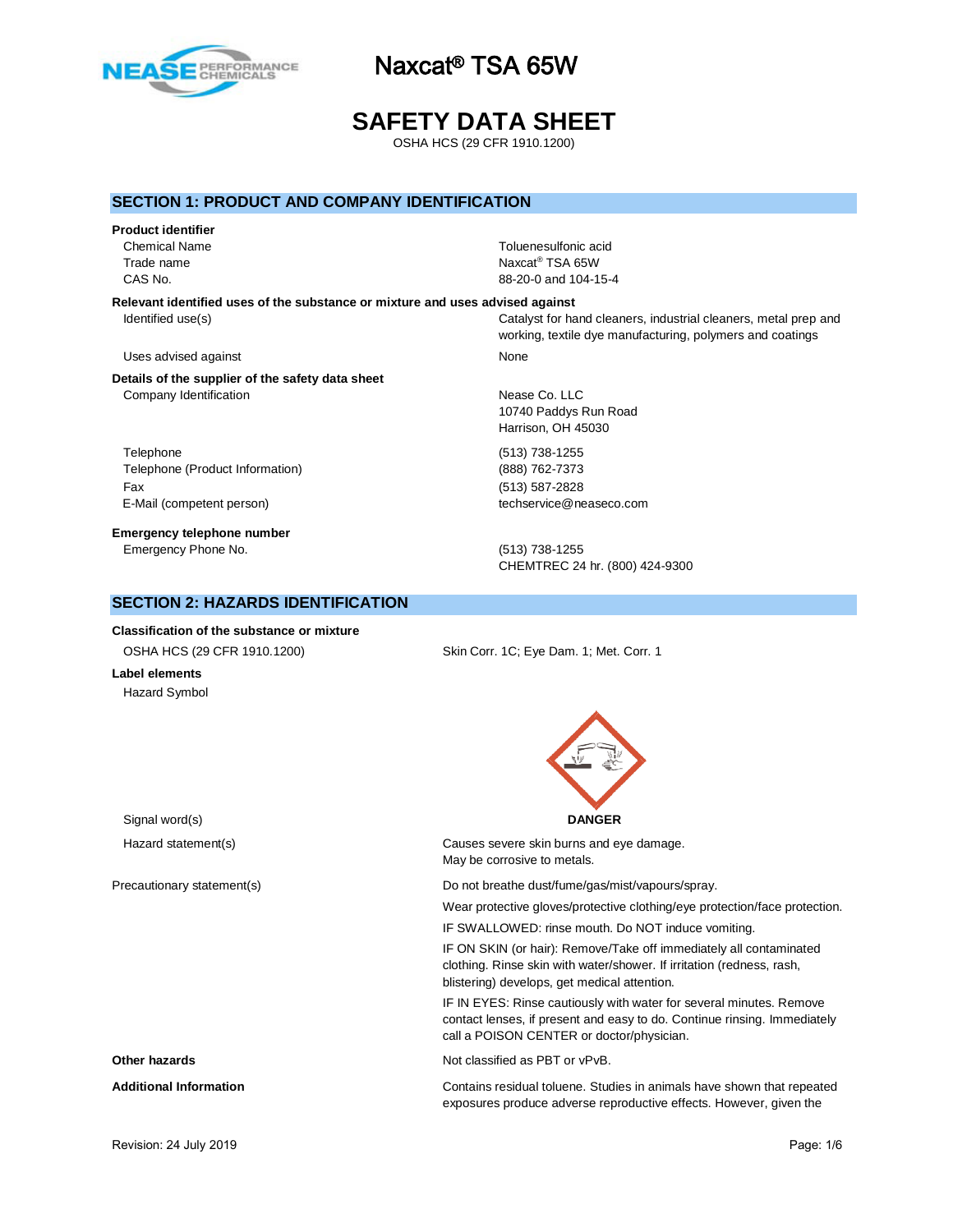

corrosive / irritating nature of this product and the relatively low concentration of toluene present, this product is not considered to pose a reproductive risk to humans.

### **SECTION 3: COMPOSITION/INFORMATION ON INGREDIENTS**

| Hazardous ingredient(s)    | $%$ W/W            | CAS No.   | Hazard statement(s)                      |  |
|----------------------------|--------------------|-----------|------------------------------------------|--|
| o,p - Toluenesulfonic acid | 60-75%             | 88-20-0   | May be corrosive to metals.              |  |
|                            |                    | 104-15-4  | Causes severe skin burns and eye damage. |  |
| Sulfuric acid              | $2\%$<br>7664-93-9 |           | Causes severe skin burns and eye damage. |  |
| Water                      | 25-35              | 7732-18-5 | Not applicable                           |  |

**Additional Information - Additional Information -** Substances in the product which may present a health or environmental hazard, or which have been assigned occupational exposure limits, are detailed below.

- Toluene (CAS No. 108-88-3) <1%

## **SECTION 4: FIRST AID MEASURES**



# **Description of first aid measures**

| Inhalation                                                                    | Remove to fresh air and keep at rest in a position comfortable for breathing.<br>If breathing is laboured, administer oxygen. If symptoms occur obtain<br>medical attention. |  |  |  |
|-------------------------------------------------------------------------------|------------------------------------------------------------------------------------------------------------------------------------------------------------------------------|--|--|--|
| <b>Skin Contact</b>                                                           | Wash affected skin with plenty of water. Remove contaminated clothing<br>immediately. If irritation (redness, rash, blistering) develops, get medical<br>attention.          |  |  |  |
| Eye Contact                                                                   | Rinse cautiously with water for several minutes. Remove contact lenses, if<br>present and easy to do. Continue rinsing. Get medical advice/attention.                        |  |  |  |
| Ingestion                                                                     | If ingested, rinse mouth. Do not induce vomiting. Seek medical treatment.                                                                                                    |  |  |  |
| Most important symptoms and effects, both<br>acute and delayed                | None                                                                                                                                                                         |  |  |  |
| Indication of any immediate medical attention<br>and special treatment needed | None                                                                                                                                                                         |  |  |  |

#### **SECTION 5: FIRE-FIGHTING MEASURES**

| <b>Extinguishing media</b>                                       |                                                                                                          |
|------------------------------------------------------------------|----------------------------------------------------------------------------------------------------------|
| -Suitable Extinguishing Media<br>-Unsuitable Extinguishing Media | Extinguish with waterspray, dry chemical, sand or carbon dioxide.<br>None anticipated.                   |
| Special hazards arising from the substance or<br>mixture         | None anticipated.                                                                                        |
| <b>Advice for fire-fighters</b>                                  | Fire fighters should wear complete protective clothing including self-<br>contained breathing apparatus. |

## **SECTION 6: ACCIDENTAL RELEASE MEASURES**

| Personal precautions, protective equipment | Put on protective equipment before entering danger area. |
|--------------------------------------------|----------------------------------------------------------|
| and emergency procedures                   |                                                          |
| <b>Environmental precautions</b>           | Do not allow to enter drains, sewers or watercourses.    |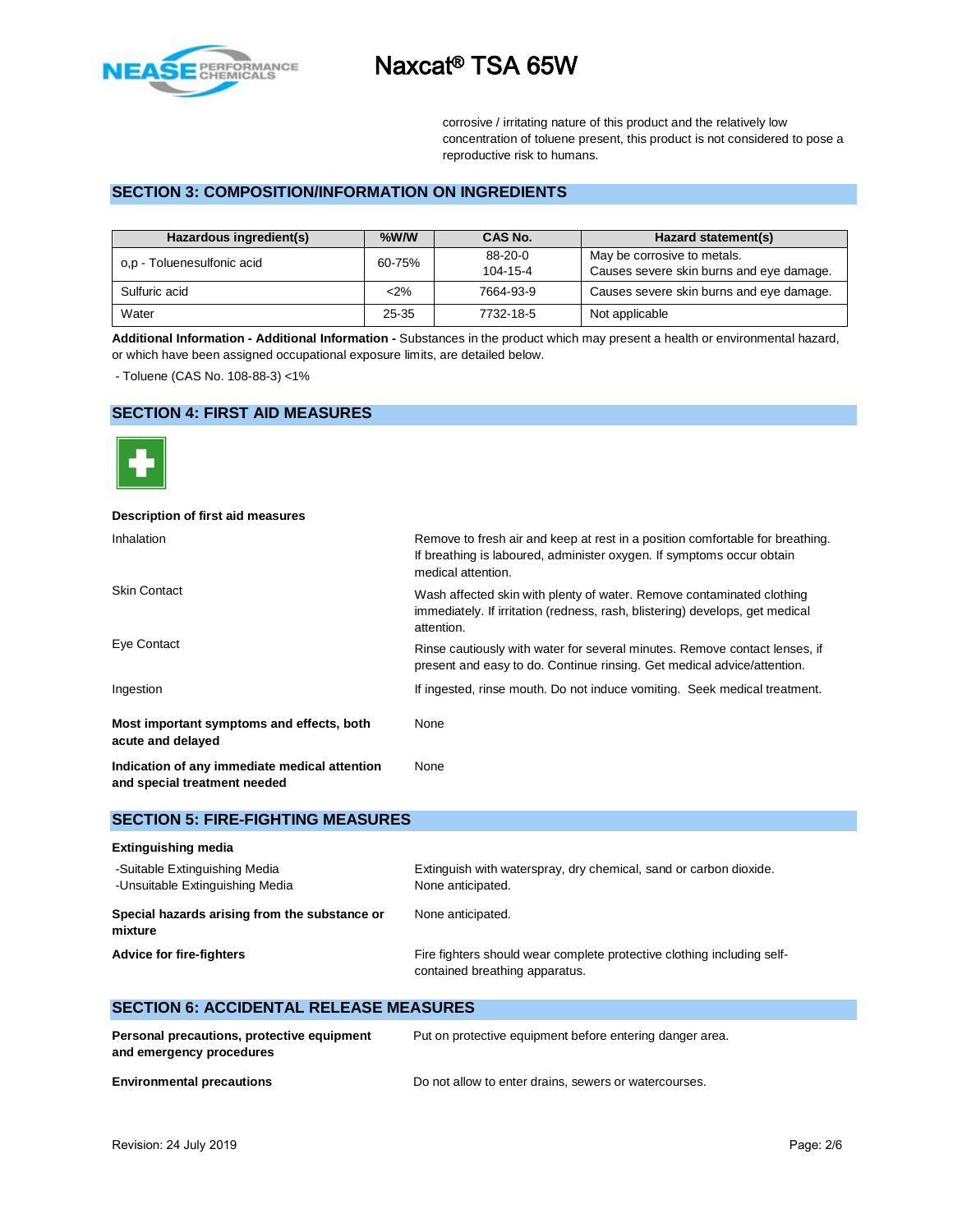

|             | Methods and material for containment and |  |
|-------------|------------------------------------------|--|
| cleaning up |                                          |  |

Contain spillages with sand, earth or any suitable adsorbent material. Transfer to a container for disposal or recovery. Wash the spillage area with water. If possible prevent water running into sewers.

**Reference to other sections None Additional Information** None

# **SECTION 7: HANDLING AND STORAGE**

| Precautions for safe handling | Do not get in eyes, on skin, or on clothing. |
|-------------------------------|----------------------------------------------|
|                               |                                              |

**Conditions for safe storage, including any incompatibilities**

| -Storage Temperature    | Store at room temperature.                                                                                                   |
|-------------------------|------------------------------------------------------------------------------------------------------------------------------|
| -Incompatible materials | Attacks many materials and clothing. Keep away from oxidising agents.<br>Keep container tightly closed and dry.              |
| Specific end use(s)     | Catalyst for hand cleaners, industrial cleaners, metal prep and working,<br>textile dye manufacturing, polymers and coatings |

## **SECTION 8: EXPOSURE CONTROLS/PERSONAL PROTECTION**

#### **Control parameters**

#### **Occupational exposure limits**

|                   |                | LTEL (8 hr TWA ppm) |                            | STEL (ppm)  |             |                                 |
|-------------------|----------------|---------------------|----------------------------|-------------|-------------|---------------------------------|
| <b>SUBSTANCE.</b> | <b>CAS No.</b> | PEL (OSHA)          | <b>TLV (ACGIH)</b>         | PEL (OSHA)  | TLV (ACGIH) | Note:                           |
| Sulfuric acid     | 7664-93-9      | ma/m <sup>3</sup>   | $0.2 \text{ ma/m}^{3}$ (T) | ----        | $\cdots$    | <sup>T)</sup> Thoracic fraction |
| Toluene           | 108-88-3       | 200                 | 20                         | 300 ceiling |             | 500 10min. peak                 |

#### **Recommended monitoring method NIOSH 5043; NIOSH 7903 Exposure controls**

Appropriate engineering controls **Appropriate engineering controls Local exhaust required.** 

#### **Personal protection equipment**

Eye/face protection The following to be used as necessary: Goggles giving complete



protection to eyes. Full face shield.





Skin protection (Hand protection/ Other) The following to be used as necessary:Gloves (Neoprene or Natural rubber). Chemical protection suit. Wear safety or chemical resistant shoes or boots. Check with protective equipment manufacturer's data.

Respiratory protection **No personal respiratory protective equipment normally required.** 

Thermal hazards Use gloves with insulation for thermal protection, when needed.

**Environmental Exposure Controls Exposure Controls Do not allow to enter drains, sewers or watercourses.** 

### **SECTION 9: PHYSICAL AND CHEMICAL PROPERTIES**

**Information on basic physical and chemical properties**

Appearance Liquid

Colour Amber / Brown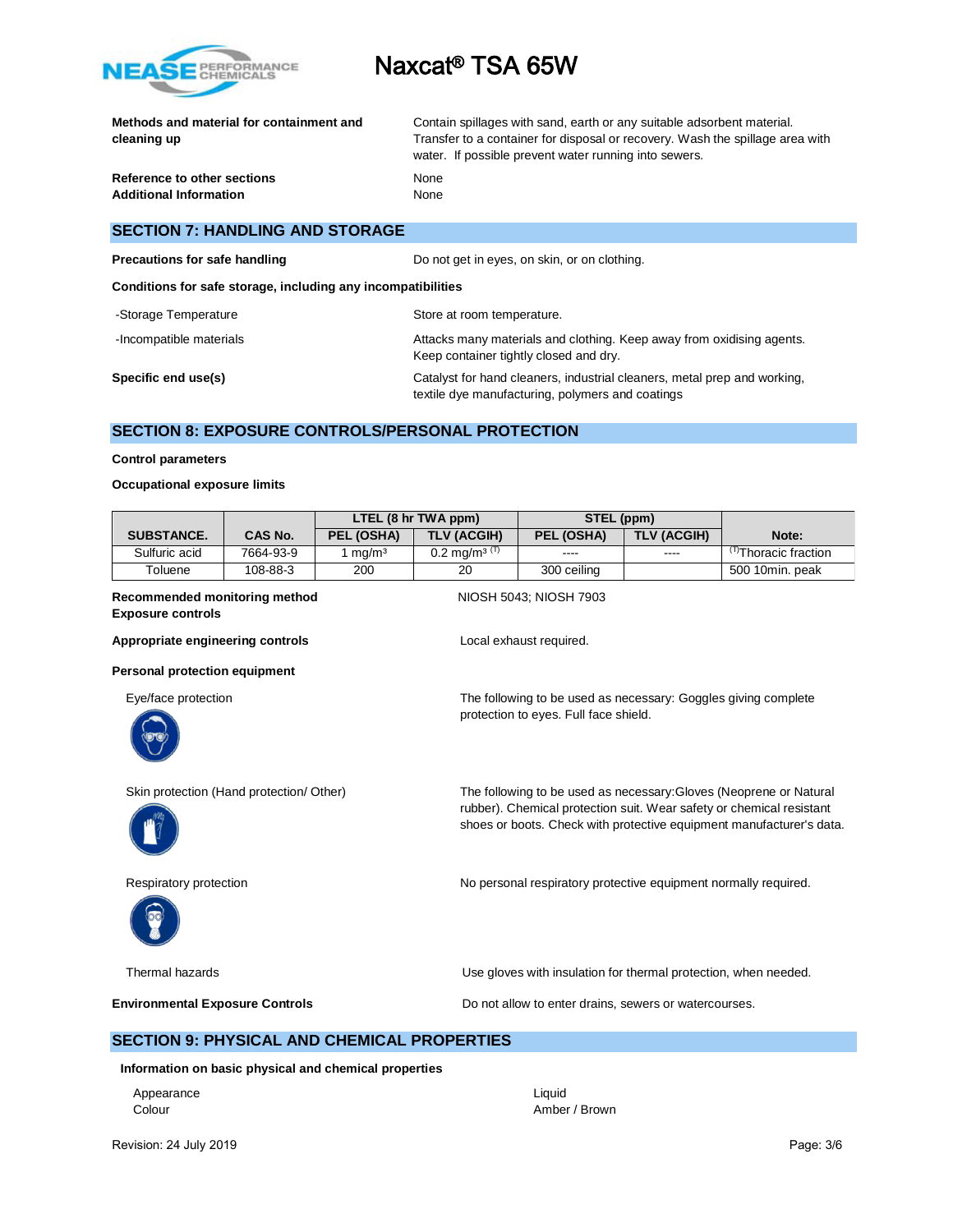

Odour Threshold (ppm) Not available. pH (Value)  $\leq$  1 Melting Point (°C) / Freezing Point (°C) Not available Boiling point/boiling range (°C): Not available Flash Point (°C)  $>93$  (>200 °F) [Open cup] Evaporation rate <1 (butyl acetate =1) Flammability (solid, gas) Not applicable. Explosive limit ranges Not available. Vapour Pressure (Pascal) Vapour Density (Air=1)  $>1$ Density  $(g/m)$  1.2 Solubility (Water) Soluble Solubility (Other) Not available. Partition Coefficient (n-Octanol/water) Not available. Auto Ignition Temperature (°C) and the control of the Not available. Decomposition Temperature (°C) Mot available. Kinematic Viscosity (cSt) @ 40°C Not available. Explosive properties Not explosive. Oxidising properties Not oxidising.

Odour **Slight hydrocarbons Odour** Slight hydrocarbons Odour 5.4 x 10<sup>-4</sup> (4.10 x 10<sup>-6</sup> mm Hg @ 25°C (TSA - calculated)

**Other information** and the state of the state of the state of the Not available.

### **SECTION 10: STABILITY AND REACTIVITY**

| Reactivity                                | Stable under normal conditions.                                                                                                                                                                             |
|-------------------------------------------|-------------------------------------------------------------------------------------------------------------------------------------------------------------------------------------------------------------|
| <b>Chemical stability</b>                 | Stable.                                                                                                                                                                                                     |
| Possibility of hazardous reactions        | None anticipated.                                                                                                                                                                                           |
| <b>Conditions to avoid</b>                | Incompatible materials.                                                                                                                                                                                     |
| Incompatible materials                    | Reacts with strong alkalis. Avoid contact with bleach or other<br>hypochlorites. Generates heat of solution when dissolved in<br>water and alcohols. May cause exothermic polymerisation of<br>furan resin. |
| <b>Hazardous Decomposition Product(s)</b> | Carbon monoxide, Carbon dioxide, Sulphur oxides, Acrid<br>smoke                                                                                                                                             |

### **SECTION 11: TOXICOLOGICAL INFORMATION**

**Exposure routes:** Inhalation**,** Skin Contact**,** Eye Contact

#### **Substances in preparations / mixtures**

Toluene-4-sulfonic acid (CAS No. 104-15-4)

**Acute toxicity** (By analogy with similar materials) Oral: LD50 > 1104 mg/kg-bw (rat)

Dermal: LD50 >2 g/kg-bw (rabbit) Inhalation: LC50 > 100 mg= saturated (Vapor), 8 hour (rat)

**Irritation/Corrosivity Irritation/Corrosivity Corrosive** (Skin and Eyes) **Sensitization It is not a skin sensitizer.** 

**Repeated dose toxicity**) **NOAEL:** > 500 mg/kg bw/day (28 days/week, oral, rat) **Carcinogenicity Carcinogenicity NOAEL** (rat):  $\geq$  240 mg/kg (Fischer 344

| <b>NITD</b><br>. | $AD^{\sim}$ | $\sim$ $\sim$ $\sim$ $\sim$ | $- - - -$ | .   |
|------------------|-------------|-----------------------------|-----------|-----|
| No.              | No.         | No.                         | No.       | No. |

**Mutagenicity** There is no evidence of mutagenic potential.

**Toxicity for reproduction** No effects to the reproductive system. Residual toluene in this formulation is not expected to present a reproductive risk given the corrosive / irritating nature of this product.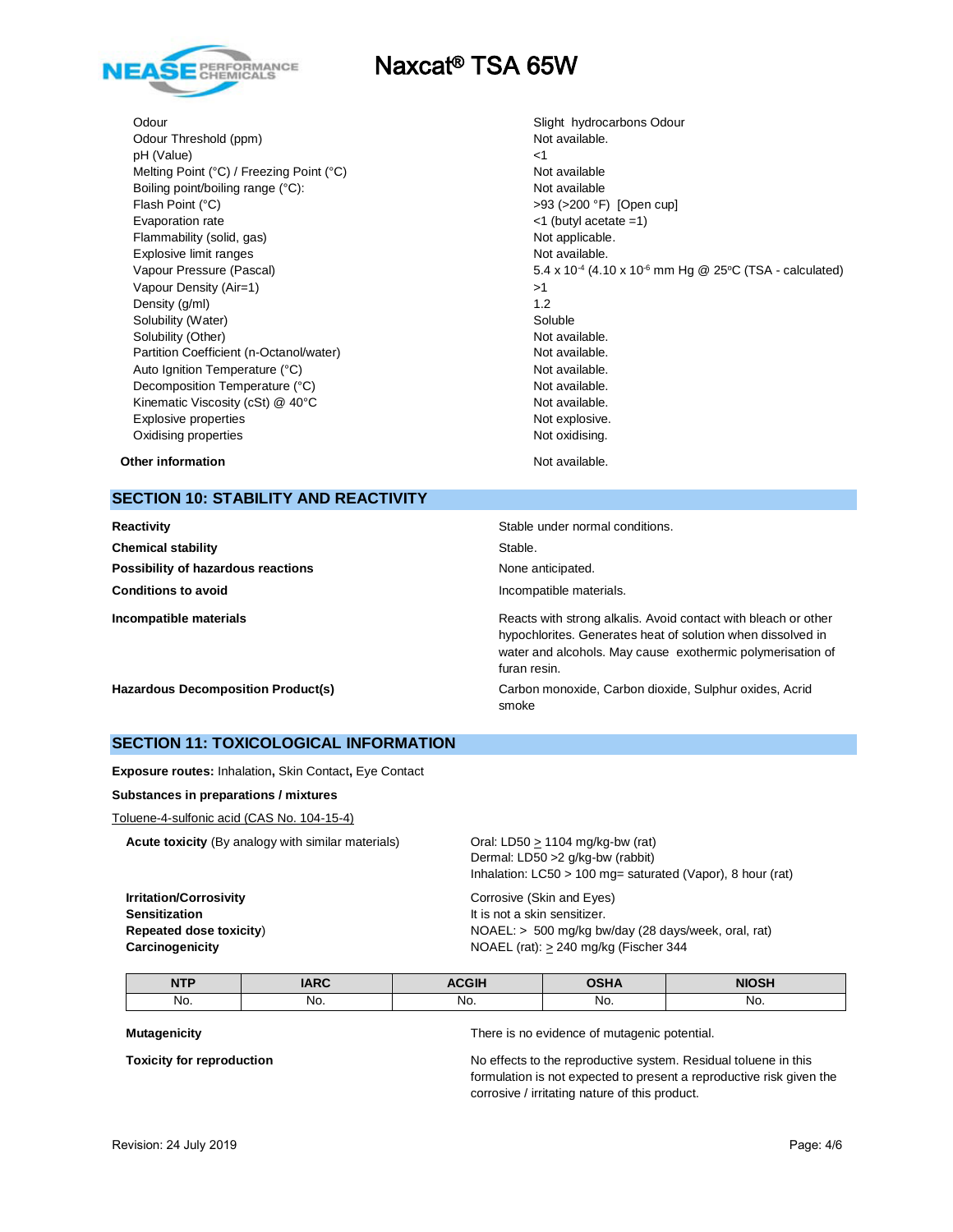

#### Sulfuric acid (CAS No. 7664-93-9)

**Repeated dose toxicity** No data.

**Acute toxicity Called Acute toxicity Acute toxicity Oral: LD50 = 2140 mg/kg-bw (rat)** Dermal: No data Inhalation:  $LC50 = 0.37 - 0.42$  mg/l (rat)

**Irritation/Corrosivity** Corrosive (Skin and Eyes) **Sensitization** Skin sensitisation has been reported in humans.

**Carcinogenicity Carcinogenicity Carcinogenicity NOAEL** (rat):  $\geq$  240 mg/kg (Fischer 344)

| <b>NTP</b> | <b>IARC</b><br>$\cdots$ | $\sim$ $\sim$ $\sim$ $\sim$ $\sim$ | OCHA<br>----- |     |
|------------|-------------------------|------------------------------------|---------------|-----|
| Listed     | Group                   | ົ<br>≟r∩⊥ın<br>u.<br>-             | No.           | No. |

**Mutagenicity** There is no evidence of mutagenic potential.

**Toxicity for reproduction NOAEL:** 20 mg/m<sup>3</sup> (rabbit) (New Zealand White) NOEL: 20 mg/m³ (rabbit) (New Zealand White)

# **SECTION 12: ECOLOGICAL INFORMATION**

| Toluene-4-sulfonic acid (CAS No. 104-15-4) |                                                                                                   |  |  |
|--------------------------------------------|---------------------------------------------------------------------------------------------------|--|--|
| Short term                                 | LC50 (96 hour): >500 mg/L (Leuciscus idus melanotus)                                              |  |  |
|                                            | EC50 (48 hour): >103 mg/l (Daphnia magna, mobility) - (By analogy with<br>similar materials)      |  |  |
|                                            | EC50 (72 hour): 70 mg/l (Pseudokirchnerella subcapitata) - (By analogy with<br>similar materials) |  |  |
| Long Term                                  | Scientifically unjustified                                                                        |  |  |
| Persistence and degradability              | Readily biodegradable.                                                                            |  |  |
| Bioaccumulative potential                  | The product has low potential for bioaccumulation.                                                |  |  |
| Mobility in soil                           | The substance has high mobility in soil.                                                          |  |  |
| Results of PBT and vPvB assessment         | Not classified as PBT or vPvB.                                                                    |  |  |
| Sulfuric acid (CAS No. 7664-93-9)          |                                                                                                   |  |  |
| Short term                                 | LC50 (96 hour): 42.0 mg/l (96 hour) (Gambusia affinis)                                            |  |  |
|                                            | EC50 (24 hour): 29.0 mg/l (Daphnia magna)                                                         |  |  |
|                                            | EC50 (48 hour): 29 mg/l (Pandalus montagui))                                                      |  |  |
| Long Term                                  | Scientifically unjustified                                                                        |  |  |
| Persistence and degradability              | Not readily biodegradable.                                                                        |  |  |
| Bioaccumulative potential                  | The substance has no potential for bioaccumulation.                                               |  |  |
| Mobility in soil                           | The substance has high mobility in soil.                                                          |  |  |
| Results of PBT and vPvB assessment         | Not classified as PBT or vPvB.                                                                    |  |  |
| Other adverse effects                      | None known.                                                                                       |  |  |
|                                            |                                                                                                   |  |  |

# **SECTION 13: DISPOSAL CONSIDERATIONS**

| Waste treatment methods       | Disposal should be in accordance with local, state or national legislation.<br>Consult an accredited waste disposal contractor or the local authority for<br>advice. |
|-------------------------------|----------------------------------------------------------------------------------------------------------------------------------------------------------------------|
| <b>Additional Information</b> | None known.                                                                                                                                                          |